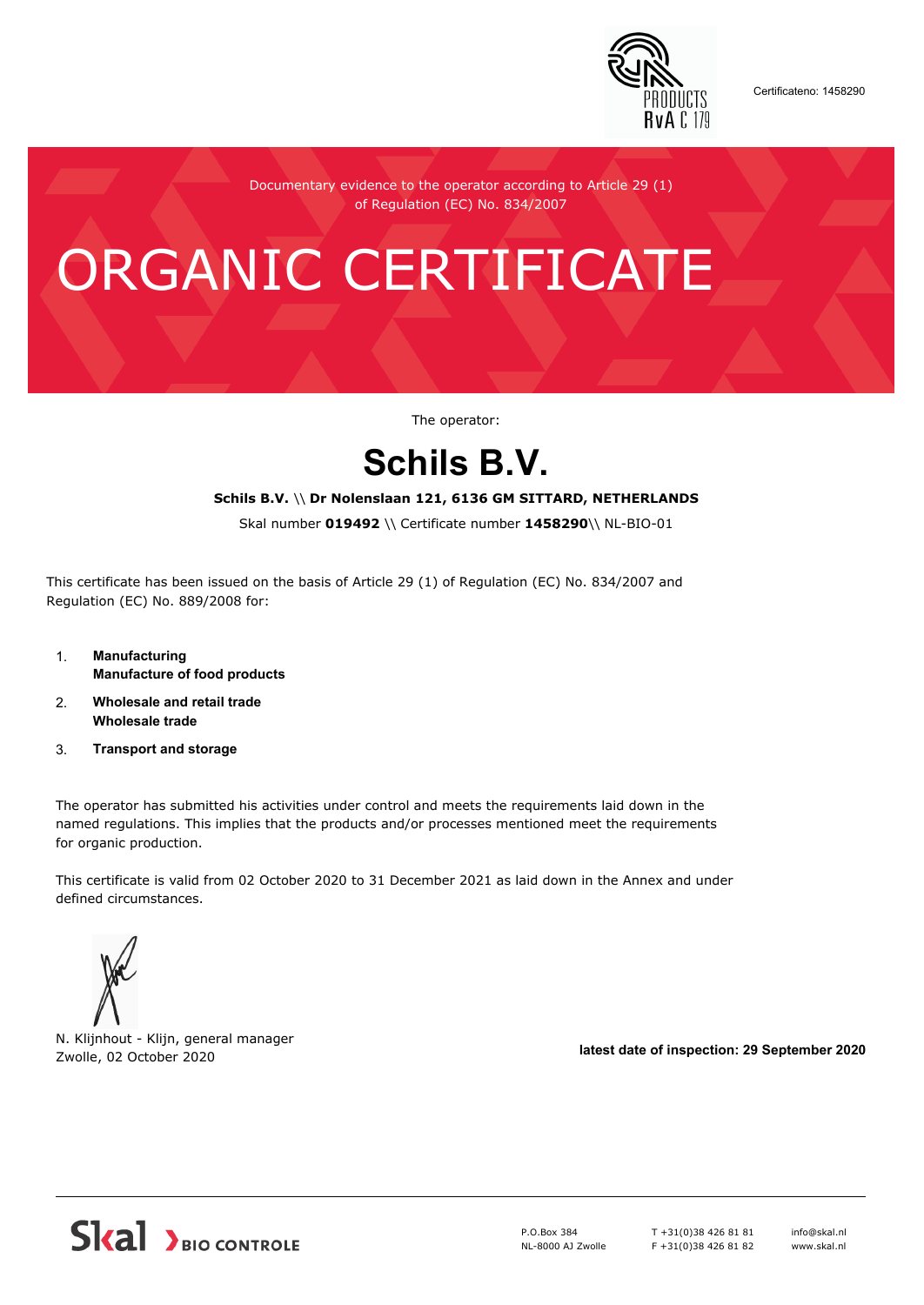## **Annex**

**Schils B.V.** \\ **Dr Nolenslaan 121, 6136 GM SITTARD, NETHERLANDS** Skal number **019492** \\ Certificate number **1458290** \\ NL-BIO-01

This operator has been certified for the following products or processes under

### **certificate number 1458290**

#### **Manufacture of food products**

| number          | definition                                                                  | category                                       | size |
|-----------------|-----------------------------------------------------------------------------|------------------------------------------------|------|
| 10.9            | Manufacture of prepared animal foods                                        | Organic                                        |      |
|                 |                                                                             |                                                |      |
| number          | definition                                                                  | category                                       | size |
| 52              | Warehousing and support activities for<br>transportation                    | Organic                                        |      |
| Wholesale trade |                                                                             |                                                |      |
| number          | definition                                                                  | category                                       | size |
| 46.21           | Wholesale of grain, unmanufactured<br>tobacco, oils, seeds and animal foods | Organic                                        |      |
| number          | definition                                                                  | category                                       | size |
| 104582          | <b>Natural Blue Bio</b>                                                     | <b>Animal feed from</b><br>organic agriculture |      |
| 105632          | <b>Bio Top</b>                                                              | <b>Animal feed from</b><br>organic agriculture |      |
| 105633          | <b>Bio Excellent</b>                                                        | <b>Animal feed from</b><br>organic agriculture |      |
| 158913          | <b>NOVILAM BIO</b>                                                          | <b>Animal feed from</b><br>organic agriculture |      |
| 158922          | <b>Eurolac Bio</b>                                                          | <b>Animal feed from</b><br>organic agriculture |      |